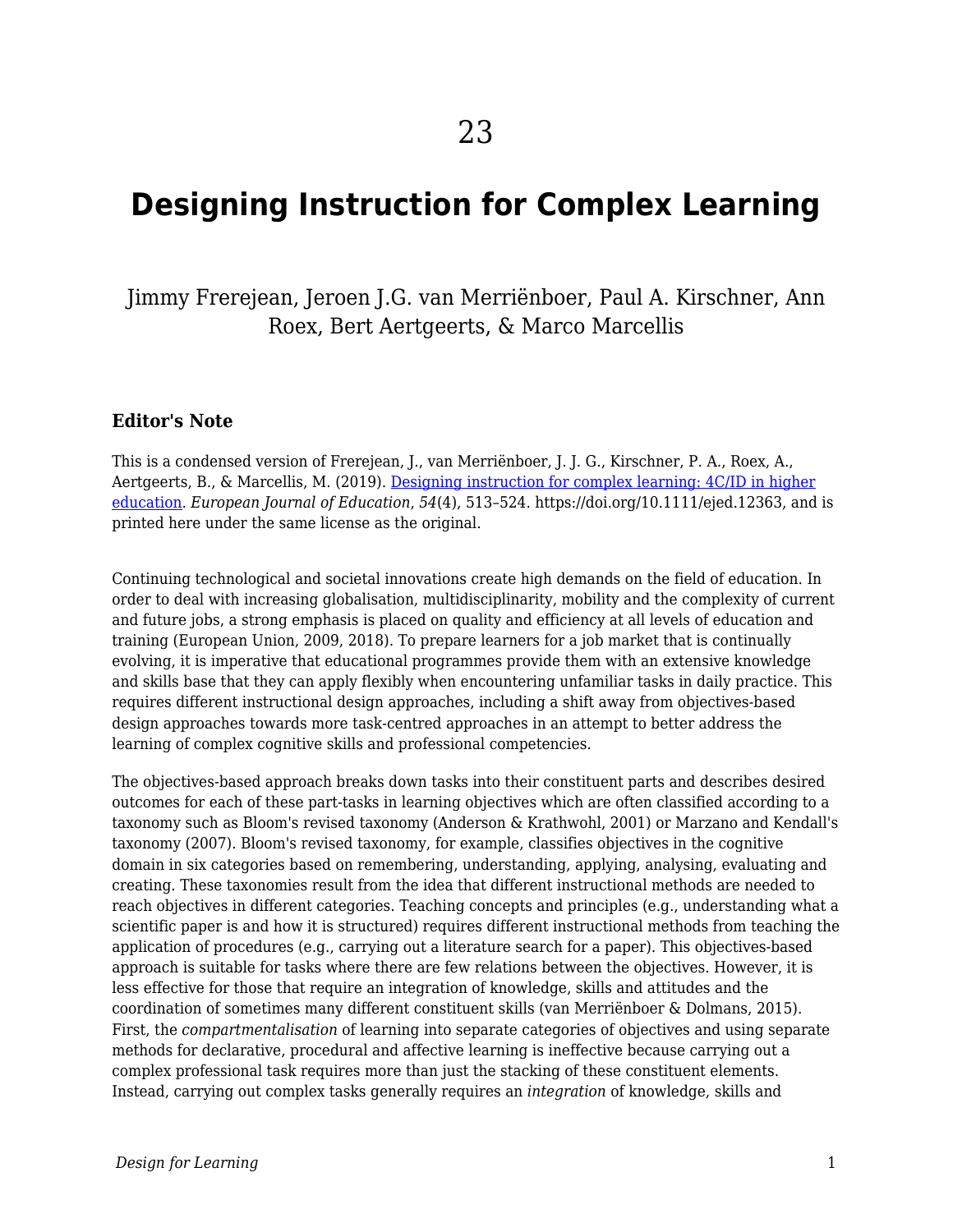attitudes in so‐called competencies. Instruction should therefore focus on developing an interconnected knowledge base that allows one to activate different kinds of knowledge when confronted with new and unfamiliar tasks (Janssen‐Noordman, van Merriënboer, van der Vleuten, & Scherpbier, 2006).

Second, the objectives‐based approach of teaching complex skills leads to *fragmentation*. Because it breaks up the complex tasks into separate isolated parts, students only learn a limited number of skills at the same time. Instruction is focused on parts of the task and provides little opportunity to learn how to *coordinate* the performance of these separate parts into a coherent whole when confronted with a professional task (Lim, Reiser, & Olina, 2009). In an attempt to address these problems of fragmentation and compartmentalisation, task‐centred approaches centre learning on whole real-world (i.e., authentic) problems or professional tasks as a way to better connect the learning setting to the workplace setting and foster the necessary skills. This holistic approach advocates creating educational programmes that contain sequences of learning tasks that are based on authentic professional tasks. Examples of task‐centred models are cognitive apprenticeship (Brown, Collins, & Duguid, 1989), elaboration theory (Reigeluth, 1999), first principles of instruction (Merrill, 2002) and the four‐component instructional design model (4C/ID model) (van Merriënboer, 1997).

This chapter provides a brief summary of the 4C/ID model and illustrates its application in higher education by describing an educational programme that was designed using the model. The chapter concludes with a short reflection on the educational programme that was developed, a list of important considerations for implementing task‐centred curricula and a look at future developments in task‐centred learning.

## **Four-Component Instructional Design (4C/ID)**

The basic assumption of the 4C/ID model is that educational programmes for complex learning or the teaching of professional competencies (i.e., the integration of knowledge, skills, and attitudes and coordination of skills and their constituents) can be described in four components, namely learning tasks, supportive information, procedural information and part‐task practice (see Figure 1).

#### **Figure 1**

*Overview of 4C/ID model, Based on Van Merriënboer and Kirschner (2018)*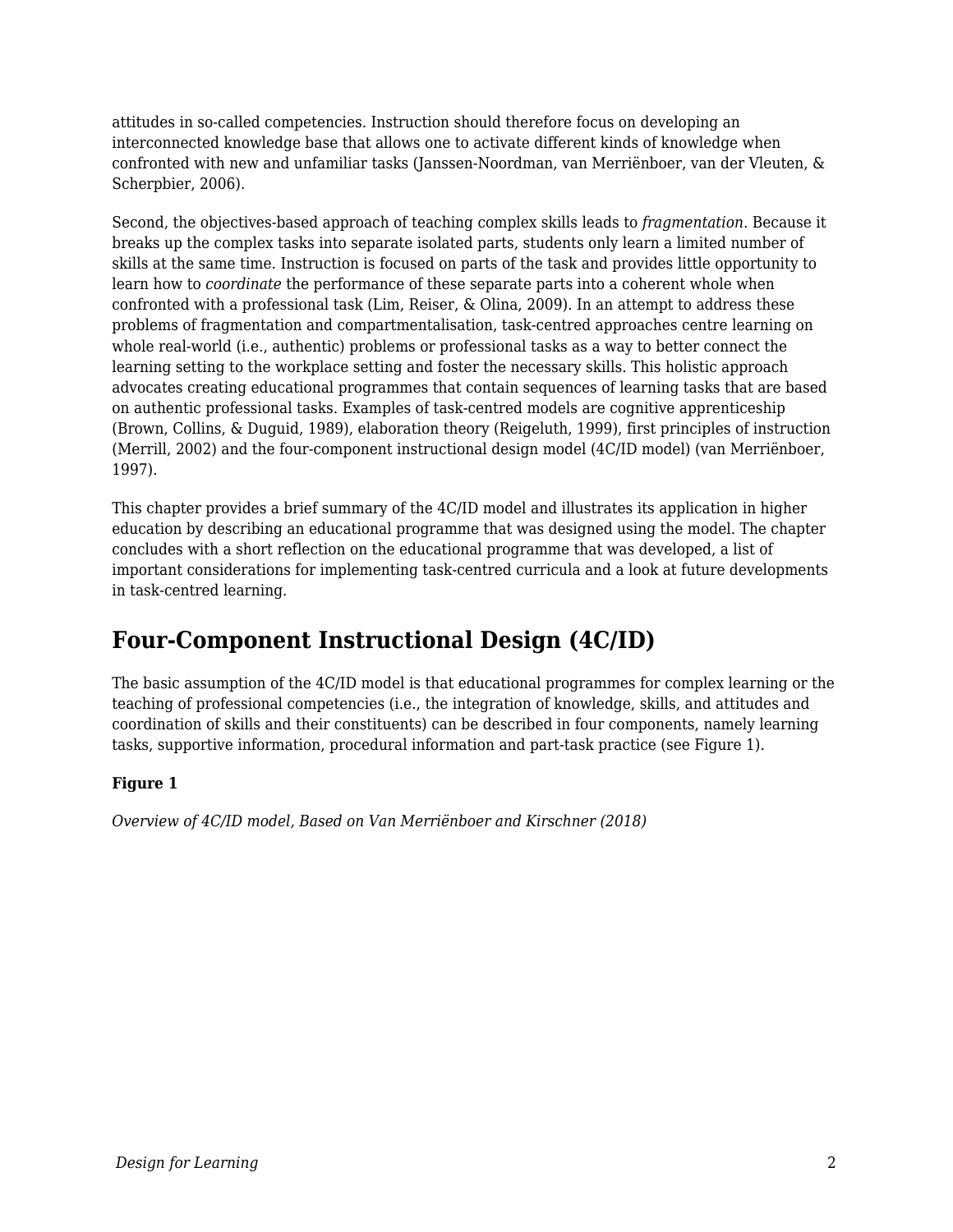

Learning tasks form the backbone of the instructional blueprint and are based on authentic real-life situations that are encountered in practice because this helps the learner to acquire the knowledge, skills and attitudes in an integrated fashion. Learning tasks can be projects, tasks, cases, problems, or other types of assignments. Importantly, they show a variation that is representative of the variation in tasks in professional or daily life because this "variability of practice" will help in the transfer of learning. Learning tasks of equal complexity are grouped together, creating task classes that are sequenced from simple to complex. Learners start with the simplest tasks that a professional could encounter and end with tasks at the level of complexity that a recently‐graduated student should be able to handle (van Merriënboer, Kirschner, & Kester, 2003). While working on these tasks, the teacher and the instructional materials provide the necessary support and guidance to help learners to carry out the tasks to completion. In a process of scaffolding, this support and guidance are gradually withdrawn until the learners are able to independently carry out tasks of a certain level of complexity before engaging in more complex tasks (i.e., the next task class). The three other components are logically connected to this backbone of learning tasks.

While Figure 1 may suggest a linear path through these learning tasks, the model allows for extensive flexibilisation and personalisation of learning. Learners may be given the opportunity to select different paths through the designed learning tasks, based on their interest or demonstrated proficiency. One way to support this dynamic selection is by using electronic development portfolios that help students and teachers to monitor progress and make informed decisions on future learning tasks that fit the learner's level and needs (Beckers, Dolmans, & van Merriënboer, 2019; Kicken, Brand‐Gruwel, van Merriënboer, & Slot, 2009).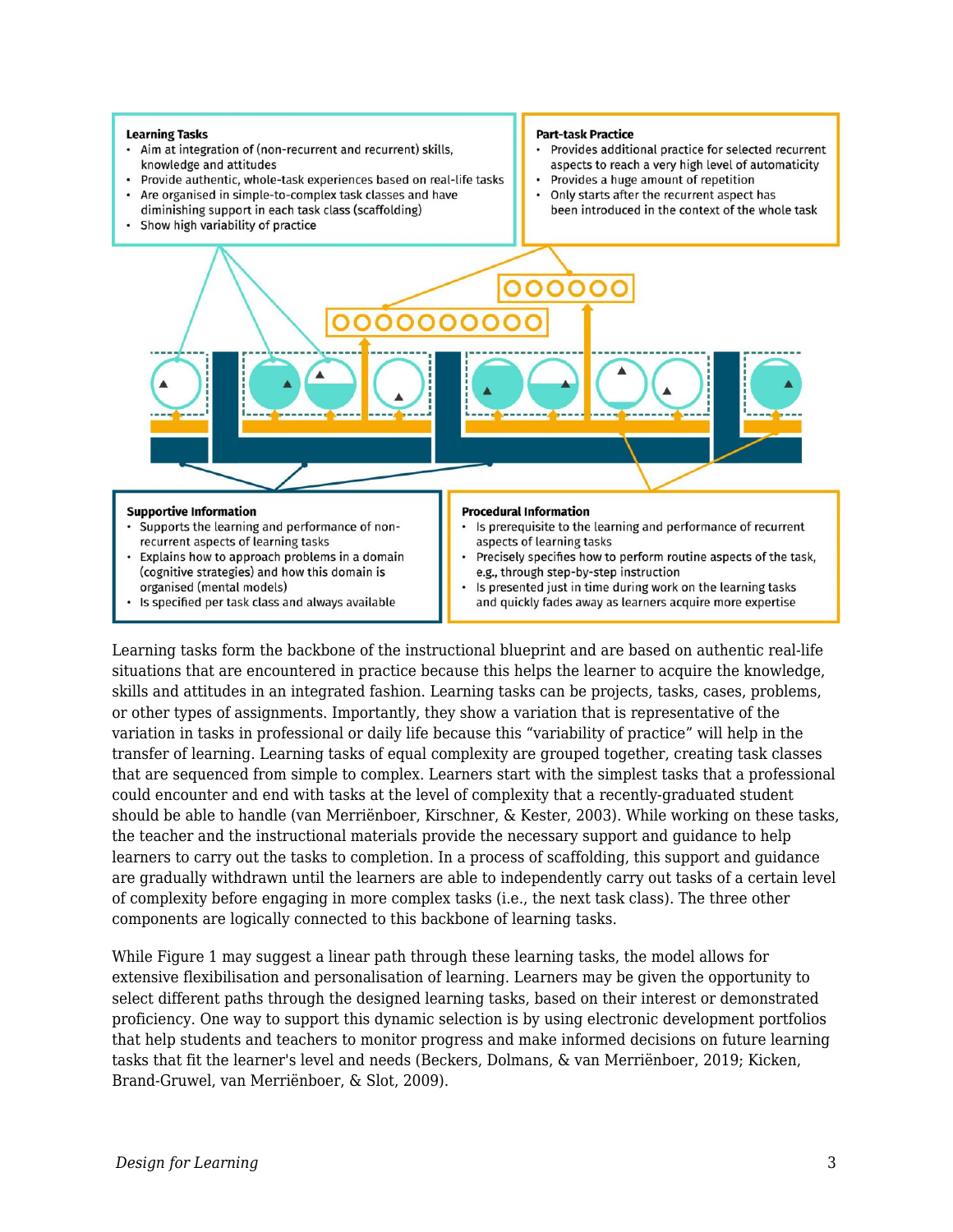The second component, supportive information, is often referred to as "the theory" and includes information to develop mental models and cognitive strategies that are necessary to complete the learning tasks. Supportive information aims at non‐recurrent aspects of the task that deal with problem‐solving, reasoning and decision making. It can be presented in the form of lectures, workshops, or study materials and is available for students to study before or while they carry out the learning tasks. These first two components help students to acquire highly‐structured knowledge, or cognitive schemas. Learning tasks stimulate the construction of such schemas through *inductive learning*: a process whereby students learn from mindful abstraction from concrete experiences and examples. Supportive information helps schema construction by *elaboration*: acquiring new knowledge and linking it to the existing knowledge base.

The remaining two components stimulate the *automation* of schemas and the development of automatic, task‐specific procedures that can be applied without much demand on cognitive resources. Procedural information aims at recurrent and procedural aspects and provides step‐by‐step instructions when the learner performs those aspects. Part-task practice, the fourth component, can be included to provide repeated practice to train routine skills until they can be performed automatically. (For a more extensive description of the model, see van Merriënboer, 1997; van Merriënboer et al., 2003; or van Merriënboer & Kirschner, 2018).

## **A 4C/ID Approach to a Blended Course in Android App Development**

Developing mobile applications is a typical complex skill, as it requires extensive knowledge of programming languages, databases, development environments, etc. It also requires multiple skills, such as operating the development software, writing clean and correct codes, and/or designing a user interface. A professional, critical and creative attitude is necessary to translate clients' wishes into a working application. Therefore the development of mobile applications lends itself well to teaching with a task-centred approach. The Amsterdam University of Applied Sciences in the Netherlands designed a course on Android app development using the 4C/ID model ([www.android-development.app](http://www.android-development.app/)).

Traditionally, the design of such courses starts from the "theory". Teachers begin with a clear picture of the information their students should know and design a series of lectures to "transmit" this theory to the students. In addition, they design homework assignments to practise with single, small aspects of the whole task. For example, these assignments could focus on how to use loops in the programming language or creating, reading, updating, and deleting information in a database. Teachers then mix lectures with small practice items until all topics have been covered. This follows the approach of traditional design models: starting with the presentation of theoretical knowledge and coupling it to specific practice items. The 4C/ID model topples this approach: it starts by specifying professional tasks, translates these into learning tasks and only then investigates which "theory" should help students to complete these learning tasks.

In their description of the design of the course, Marcellis, Barendsen, and van Merriënboer (2018) elaborate on the use of 4C/ID and the Ten Steps to achieve a blended design consisting of the four components. The learning tasks form the backbone of the curriculum. These are not small practice items focused on a particular aspect of the task (i.e., using loops or updating a database). Instead, learning tasks are whole tasks, based on professional practice, grouped in task classes that grow in complexity. The first task class starts with the least complex (i.e., simplest) whole tasks. For example,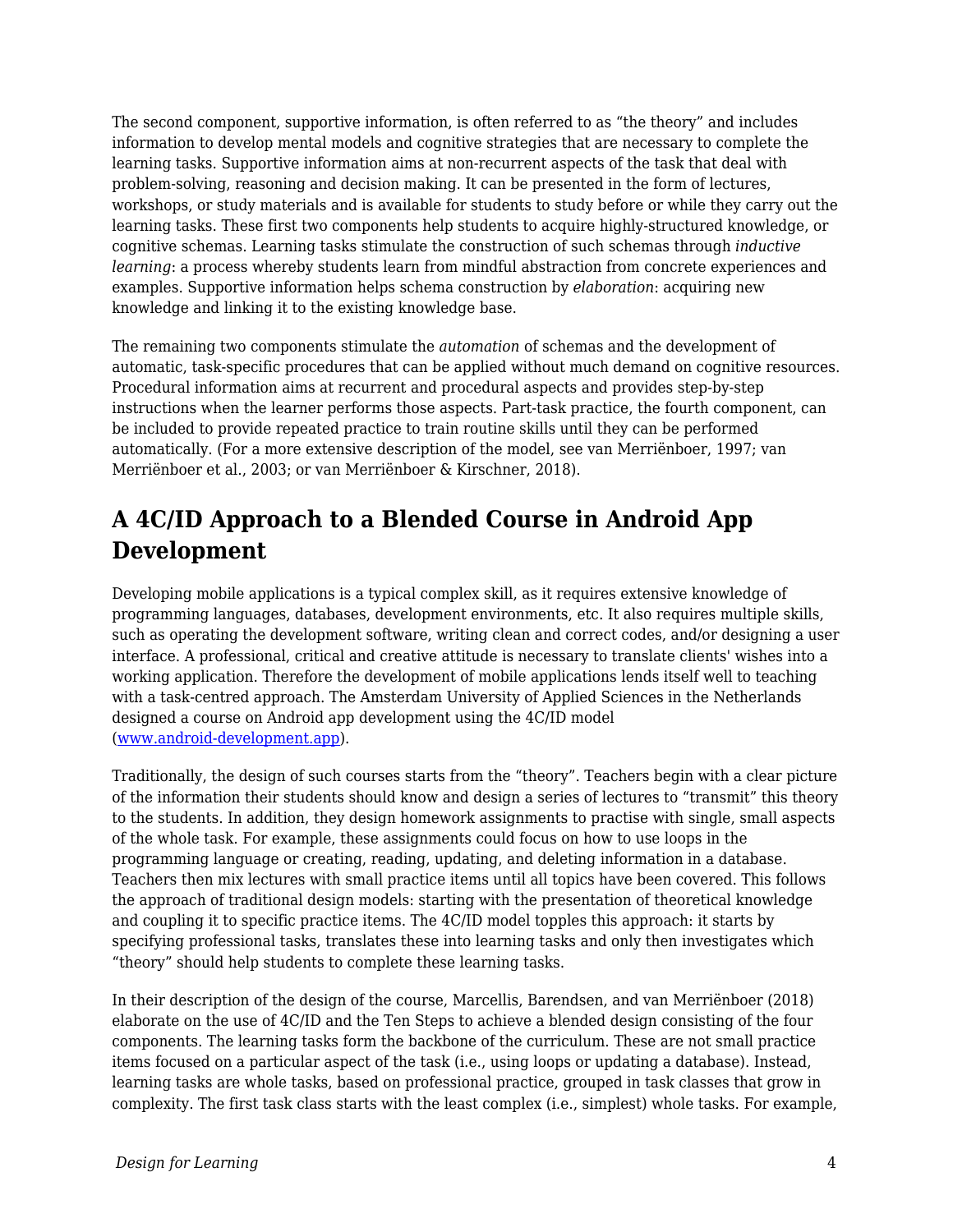the very first task asks the student to develop a single‐screen app that simulates a dice roll and asks the user to guess whether the next roll will be higher or lower. Subsequent task classes include learning tasks of increasing complexity, imposing more demands on the user interface, interaction modes and handling of data. At the end of the course, students are asked to create multi‐screen applications that retrieve information (e.g., movie information, recipes) from remote locations and allow the user to view, swipe, and manipulate these data.

Students receive strong support and guidance when starting learning tasks in a new and more complex task class. The design achieves this by employing modelling examples and imitation tasks at the start of each task class. The teacher demonstrates the development of an application while thinking aloud and asks students to build an identical application on their computers. In subsequent tasks, students receive partially‐completed applications they must finish (i.e., completion tasks), while the final tasks in a task class are conventional tasks without any support and guidance. Hence, support gradually decreases as the student progresses through the task class.

Supportive information helps students with the non-recurrent aspects of the task by providing domain knowledge (e.g., how databases work) and systematic approaches to developing apps (e.g., demonstrations by the teacher). Procedural information helps with the recurrent aspects (e.g., using the development environment or automatic highlighting of incorrect programming syntax). For the designers, providing supportive and procedural information constituted a serious challenge, as both are subject to frequent and unpredictable changes. For example, development software is frequently updated with changed functionality and programming languages continually evolve, requiring programmers to learn new syntax and unlearn old methods. To make sure that the supportive and procedural information reflect the most recent conventions and rules in the domain, the course designers depended less on pre‐prepared lectures or recorded videos and instead referred students to a list of external sources, including manuals and Android developer documentation. Not only is it easier to keep a list of links up to date, it also creates a more authentic situation where students learn to study official documentation, as they would do in practice.

As the course is intended for students from all over the world who are studying full-time or part-time, the designers chose a blended design where learning tasks, supportive information and procedural information resided in an online learning environment. Classroom activities can be followed by students on‐site and include modelling examples, imitation tasks in small groups and feedback sessions led by the teacher. Other learning tasks are presented in the online learning environment and are performed individually by students. Student evaluations show that students perceive the learning tasks as very helpful for learning how to develop an Android app. The modelling examples specifically contribute to understanding how to approach a certain challenge in Android app development, especially when they not only show the actual coding, but also make explicit the reasoning behind each step. In addition, students perceive the classroom sessions in which they discuss theory using guided questions as beneficial. This Android app development course illustrates a well‐executed application of fundamental 4C/ID principles leading to a course design that is strongly informed by educational research.

## **Conclusion**

Designing educational programmes using the 4C/ID model is different from designing using objectives‐based approaches. It requires task‐centred thinking which may be challenging for designers, teachers and faculty who are schooled and experienced in objectives‐based instructional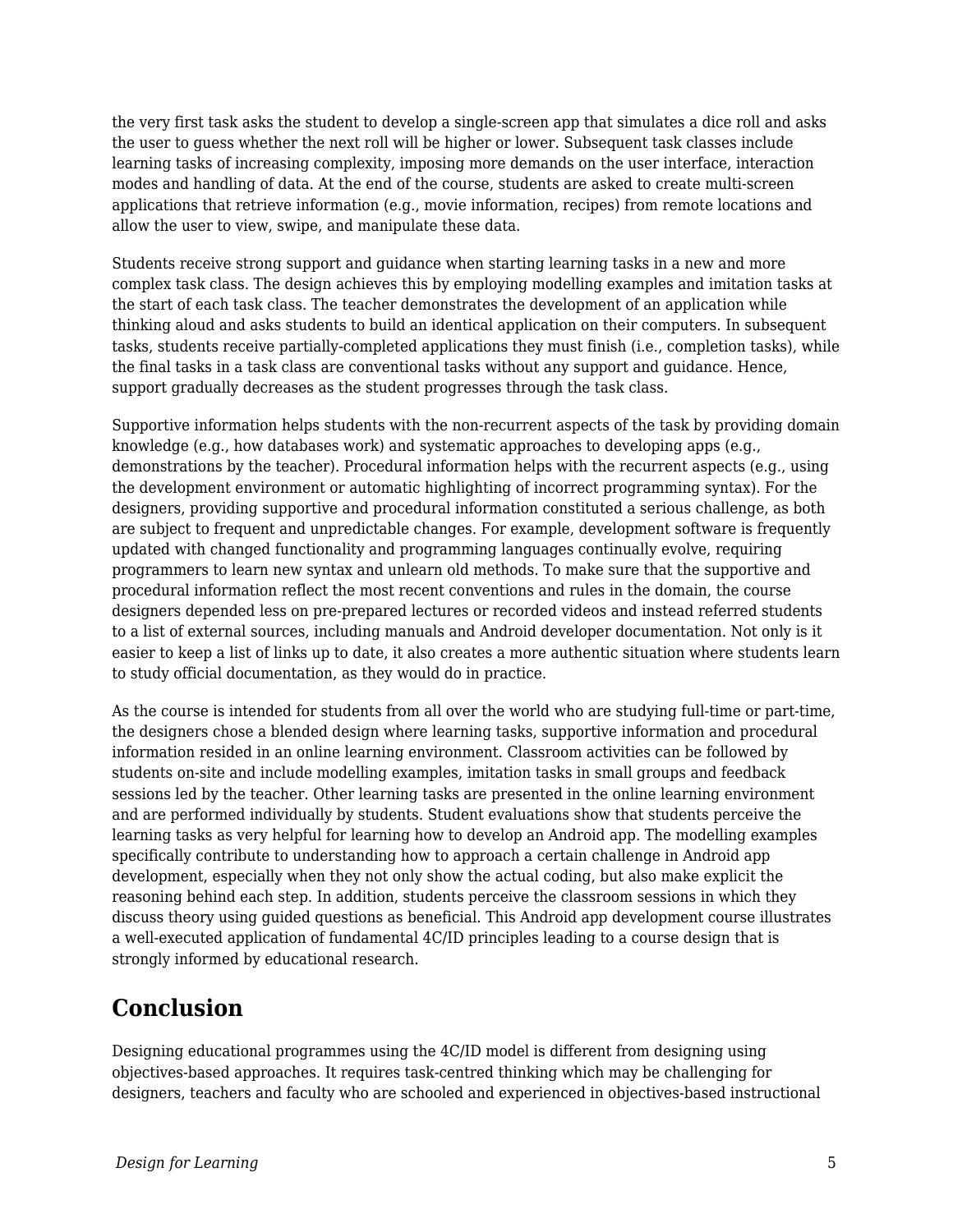design. The 4C/ID model is well-aligned with the concept of competency-based education, but it stresses that competencies should always be clearly related to the professional tasks the student is expected to carry out after completing the programme. An educational programme taking a competency framework as a backbone for its development and assessment may still hamper the transfer of learning to the workplace if the learning activities in that programme are not strongly based on professional tasks. Designing task‐centred learning environments therefore requires assigning equal weight to tasks on the one hand and to the competencies required to carry out these tasks on the other. The Ten Steps approach starts the design by specifying professional tasks to serve as a basis for designing learning tasks. The professional and learning tasks are then explicitly linked to the competencies that are necessary to carry out those tasks up to standards, for example by generating a matrix with tasks at one end and competencies or standards at the other. As seen in the example provided in this chapter, this shifts the balance from the atomistic, compartmentalised and fragmented teaching of isolated objectives towards integrative acquisition of knowledge, skills and attitudes.

Concerning the design and implementation of task‐centred curricula, Dolmans, Wolfhagen, and van Merriënboer (2013) identify 12 common pitfalls and tips that may help to make such (re)designs work. The four most significant deal with building infrastructure, multidisciplinary teaching teams, continuous progress monitoring and involving students. First, in task‐centred designs, a series of whole-tasks forms the backbone of the programme. Therefore, the main educational activities consist of small group meetings in which students collaboratively work on these learning tasks. To facilitate this, there should be sufficient small group rooms available that are equipped with all the necessities such as whiteboards, projectors, and high-speed wireless Internet. Other facilities could be necessary, such as lecture halls, simulation labs, or individual reading and studying rooms, but they are present in most schools. It is more often the lack of sufficient small group rooms that impedes the implementation of task‐centred learning.

Secondly, task-centred curricula require the design of a series of learning tasks for an integrative acquisition of knowledge, skills and attitudes. Content that was previously taught separately by different teachers must now be taught in an integrated fashion and teachers should therefore work together in multidisciplinary teams that preferably also include outside domain experts working in the field. These experts can help to align the educational programme with practice and ensure the relevance of the tasks, tools and required knowledge. Teaching staff should also be prepared to adopt different roles, as teachers in task‐centred curricula generally have a tutoring or coaching role in order to facilitate small group learning or skills training. They may also be involved in whole‐task design and continuous assessment. If teachers are unfamiliar with these new roles, faculty development programmes may be needed to prepare staff members for this change.

Thirdly, in the Ten Steps approach, the assessment programme is developed simultaneously with the design of learning tasks because assessment drives learning. In a task-centred curriculum, assessment should not be used solely for making pass/fail decisions for separate courses. Instead, it should allow for the monitoring of individual student progress at the level of the whole curriculum. This can be done by using electronic development portfolios that combine multiple assessment results and provide a dashboard that informs both students and teachers of the students' progress and improvement. This approach no longer relies on traditional assessment arrangements, such as fixed‐length semesters with pre‐planned exam weeks.

Lastly, students themselves should play an important role in the design of the whole curriculum and of individual learning tasks. Involving students in the design process provides valuable insights into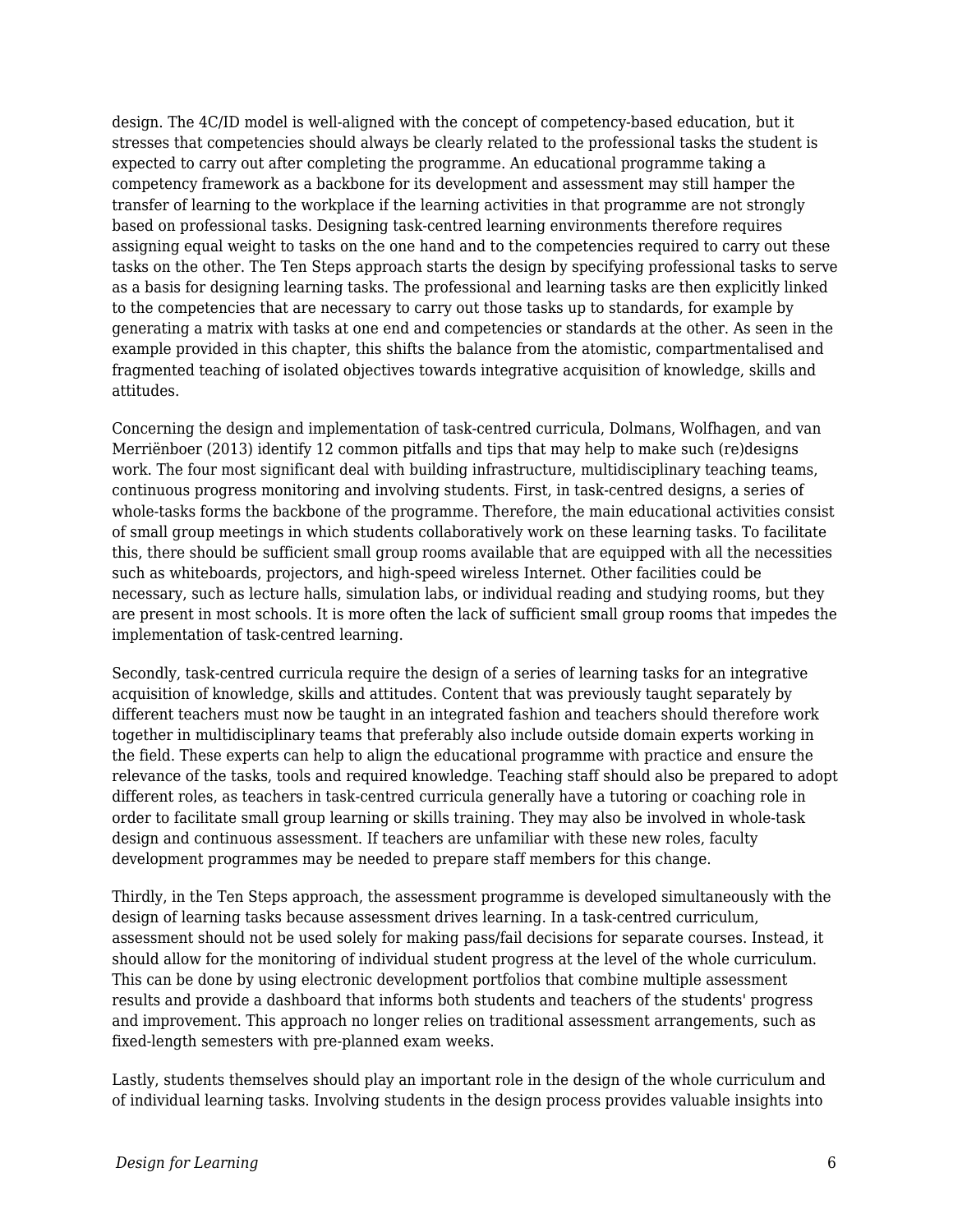the curriculum's strengths and weaknesses, as they are the only ones to experience the curriculum. As it is crucial that students experience the learning tasks as meaningful and useful, their perceptions are very informative for designers. Thoroughly informing students of the ideas behind the task‐centred curriculum may also benefit implementation, as those students can become advocates of the reform. Furthermore, just as teachers have different roles in a task‐centred curriculum, students also need to be prepared for their new roles. They need to function in small group meetings and learn how to actively contribute to group discussions, how to act as group leaders or scribes and how to provide effective feedback to peers. As is the case with faculty development, such student training preferably extends over a prolonged period.

To conclude, dealing with current and future developments in the job market requires that educational programmes produce lifelong learners who are equipped with the knowledge, skills and attitudes to deal with familiar and unfamiliar complex tasks in their domain. The way these programmes are designed must therefore match this goal of creating learners who are able to transfer their knowledge from the learning to the professional setting. Task‐centred instructional design models such as the 4C/ID model stimulate this process by prescribing learning methods that lead to a rich knowledge base allowing for creative applications of knowledge in new and innovative settings. Additionally, they create a strong alignment between education and practice by blending learning in the educational setting with learning in the workplace. This encourages cross-institutional and international collaboration when designing educational programmes, which is especially important in those settings where tasks require international and interdisciplinary work, such as the banking, aviation, or tech sector. A clear implication for educational policy is that collaboration between employers and higher education must be strengthened: A two-way interaction is needed where educational institutions not only prepare students for the job market, but where employers also bring state‐of‐the art knowledge, future job requirements and tasks to the educational institutions.

## **Future Developments**

In the book *Ten Steps to Complex Learning*, van Merriënboer and Kirschner (2018) present an extensive systematic approach to design task-centred educational programmes with the 4C/ID model, based on evidence from research on education and learning going back to the late 1980s. They also identify several important directions for advancing the model. Future developments will focus on the integration of new educational technologies (e.g., blended programmes, gamification), dealing with large learner groups (e.g., learning analytics, customisation), teaching domain‐generalisable skills (e.g., intertwining domain‐general and domain‐specific programmes) and promoting motivation and preventing negative emotions. With research on these topics now maturing, designers can look forward to an expanded set of guidelines to design effective, efficient, and enjoyable programmes for complex learning.

#### **References**

- L. W. Anderson, & D. R Krathwohl. (Eds.). (2001). A taxonomy for learning, teaching, and assessing: A revision of Bloom's taxonomy of educational objectives. New York, NY: Longman.
- Beckers, J., Dolmans, D. H. J. M., & van Merriënboer, J. J. G. (2019). PERFLECT: Design and evaluation of an electronic development portfolio aimed at supporting self-directed learning. *TechTrends*, 63, 420– 427. [https://edtechbooks.org/-Ibh](https://doi.org/10.1007/s11528-018-0354-x)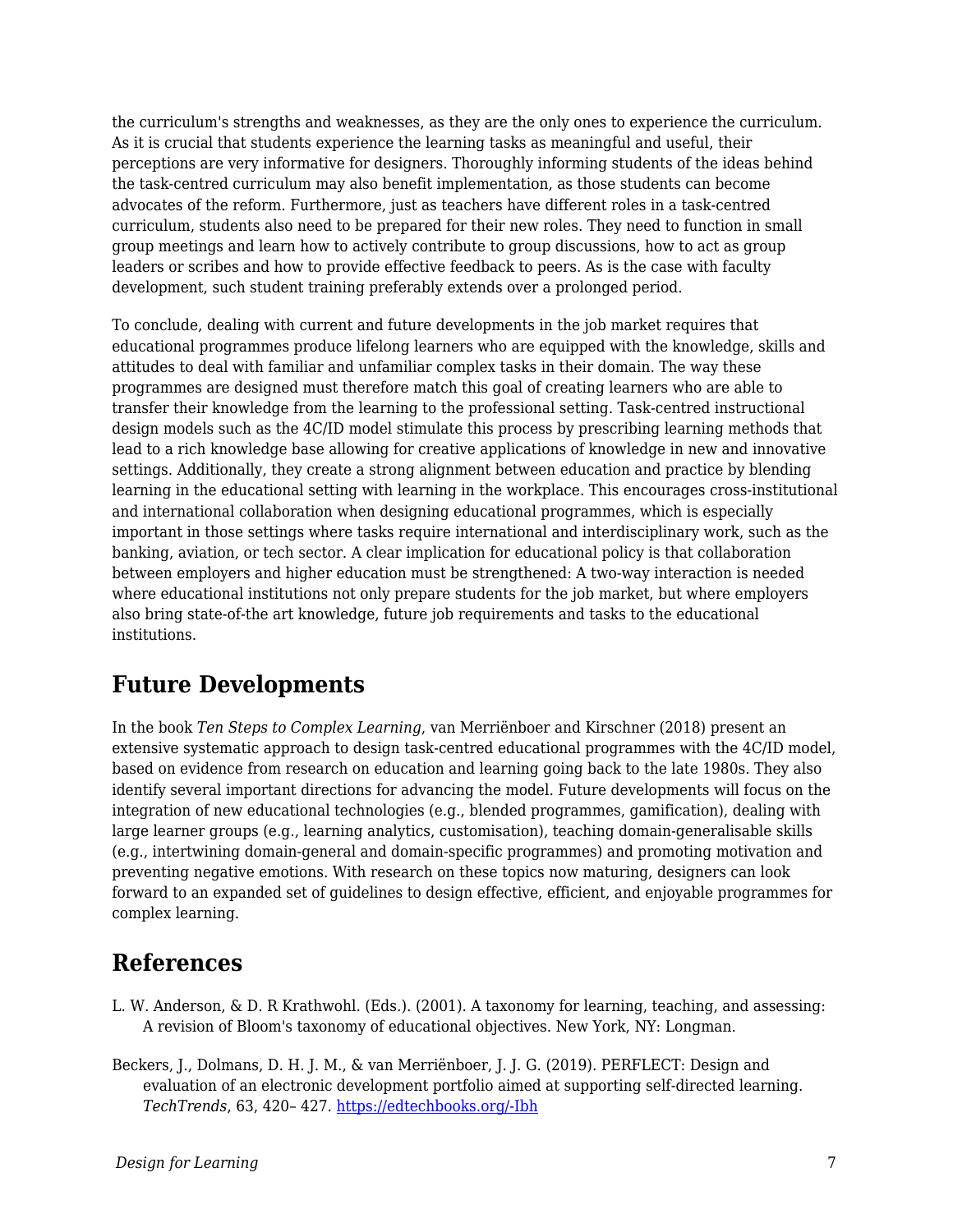- Brown, J. S., Collins, A., & Duguid, P. (1989). Situated cognition and the culture of learning. *Educational Researcher*, 18, 32– 42. [https://edtechbooks.org/-YMzh](https://doi.org/10.3102/0013189X018001032)
- Dolmans, D. H. J. M., Wolfhagen, I. H. A. P., & van Merriënboer, J. J. G. (2013). Twelve tips for implementing whole‐task curricula: How to make it work. *Medical Teacher*, 35, 801– 805. [https://edtechbooks.org/-QZSb](https://doi.org/10.3109/0142159X.2013.799640)
- European Union. (2009). Council conclusions of 12 May 2009 on a strategic framework for European cooperation in education and training (ET 2020) (2009). *Official Journal of the European Union*, C119, 2– 10.
- European Union. (2018). Council recommendation of 22 May 2018 on key competences for lifelong learning (2018). *Official Journal of the European Union*, C189, 1– 13.
- Janssen‐Noordman, A. M. B., van Merriënboer, J. J. G., van der Vleuten, C. P. M., & Scherpbier, A. J. J. A. (2006). Design of integrated practice for learning professional competences. *Medical Teacher*, 28, 447– 452. [https://edtechbooks.org/-gfC](https://doi.org/10.1080/01421590600825276)
- Kicken, W., Brand‐Gruwel, S., van Merriënboer, J. J. G., & Slot, W. (2009). Design and evaluation of a development portfolio: How to improve students' self‐directed learning skills. *Instructional Science*, 37, 453– 473. [https://edtechbooks.org/-giF](https://doi.org/10.1007/s11251-008-9058-5)
- Marcellis, M., Barendsen, E., & van Merriënboer, J. J. G. (2018). Designing a blended course in android app development using 4C/ID. In Proceedings of the 18th Koli Calling International Conference on Computing Education Research (Koli Calling '18) (pp. 1– 5). Koli, Finland: ACM Press. [https://edtechbooks.org/-YYIi](https://doi.org/10.1145/3279720.3279739)
- Marzano, R. J., & Kendall, J. S. (2007). The new taxonomy of educational objectives ( 2nd ed.). Thousand Oaks, CA: Corwin Press.
- Merrill, M. D. (2002). First principles of instruction. *Educational Technology Research and Development*, 50, 43– 59. [https://edtechbooks.org/-jwSq](https://doi.org/10.1007/BF02505024)
- Reigeluth, C. M. (1999). The elaboration theory: Guidance for scope and sequence decisions. In C. M. Reigeluth (Ed.), Instructional‐design theories and models: A new paradigm of instructional theory, Vol II (pp. 425– 453). Mahwah, NJ: Lawrence Erlbaum Associates Publishers.
- van Merriënboer, J. J. G. (1997). Training complex cognitive skills: A four‐component instructional design model for technical training. Englewood Cliffs, NJ: Educational Technology Publications.
- van Merriënboer, J. J. G., & Dolmans, D. H. J. M. (2015). Research on instructional design in the health sciences: From taxonomies of learning to whole-task models. In J. Cleland & S. J. Durning(Eds.), Researching medical education (pp. 193– 206). Chichester, UK: John Wiley & Sons, Ltd.
- van Merriënboer, J. J. G., & Kirschner, P. A. (2018). Ten steps to complex learning: A systematic approach to four‐component instructional design ( 3rd ed.). New York, NY: Routledge.
- van Merriënboer, J. J. G., Kirschner, P. A., & Kester, L. (2003). Taking the load off a learner's mind: Instructional design for complex learning. *Educational Psychologist*, 38, 5– 13.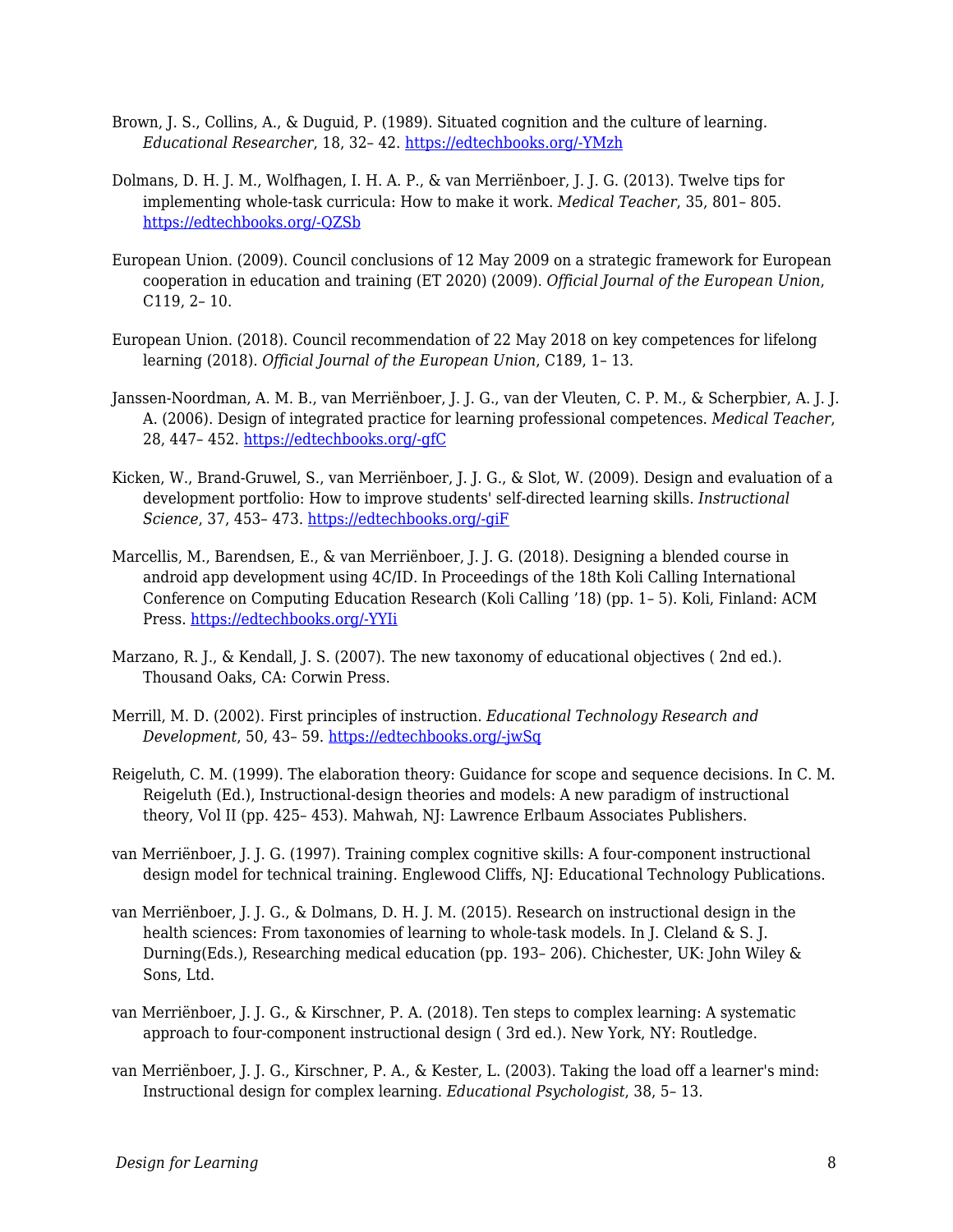[https://edtechbooks.org/-LWeM](https://doi.org/10.1207/S15326985EP3801_2)